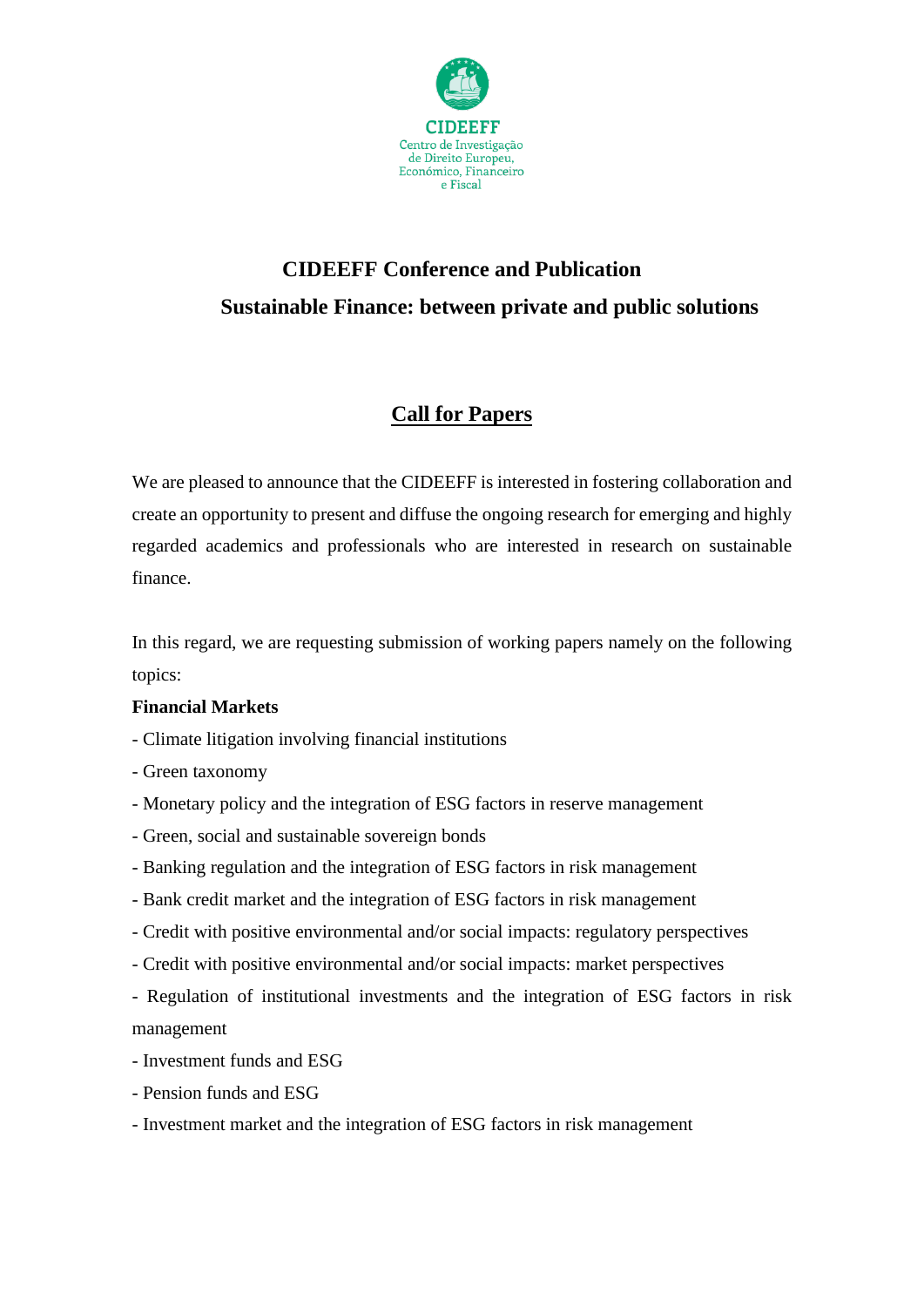

- Investments with positive environmental and/or social impacts (taxonomies; thematic investment funds; thematic debt/bonds): regulatory perspectives

- Investments with positive environmental and/or social impacts (thematic investment funds; thematic debt/bonds): market perspectives

- Capital market regulation and disclosure of ESG information by listed companies

- ESG Ratings: Regulatory and Market Perspectives for Consistency
- Stock Exchange Sustainability Indexes
- Insurance regulation and ESG factors risk management and investment policies
- Insurance market and the integration of ESG factors in risk underwriting policies
- Socio-environmental and financial sector databases
- Fintech, Regtech and the integration of ESG factors in the financial sector

- Risks and opportunities linked to biodiversity/natural capital and the role of the financial sector

#### **Public Finance and Tax Law**

- Green budget and public accounting
- Green public investment
- Green public funds
- Carbon taxation
- Energy taxation
- Green taxes in the context of broader tax reform
- The greening of tax benefits
- Environmental taxation in view of reducing energy dependence
- Circular economy
- Carbon border adjustment mechanism
- Environmental and emission trading schemes
- Crowding in and crowding out effects of using multiple greening instruments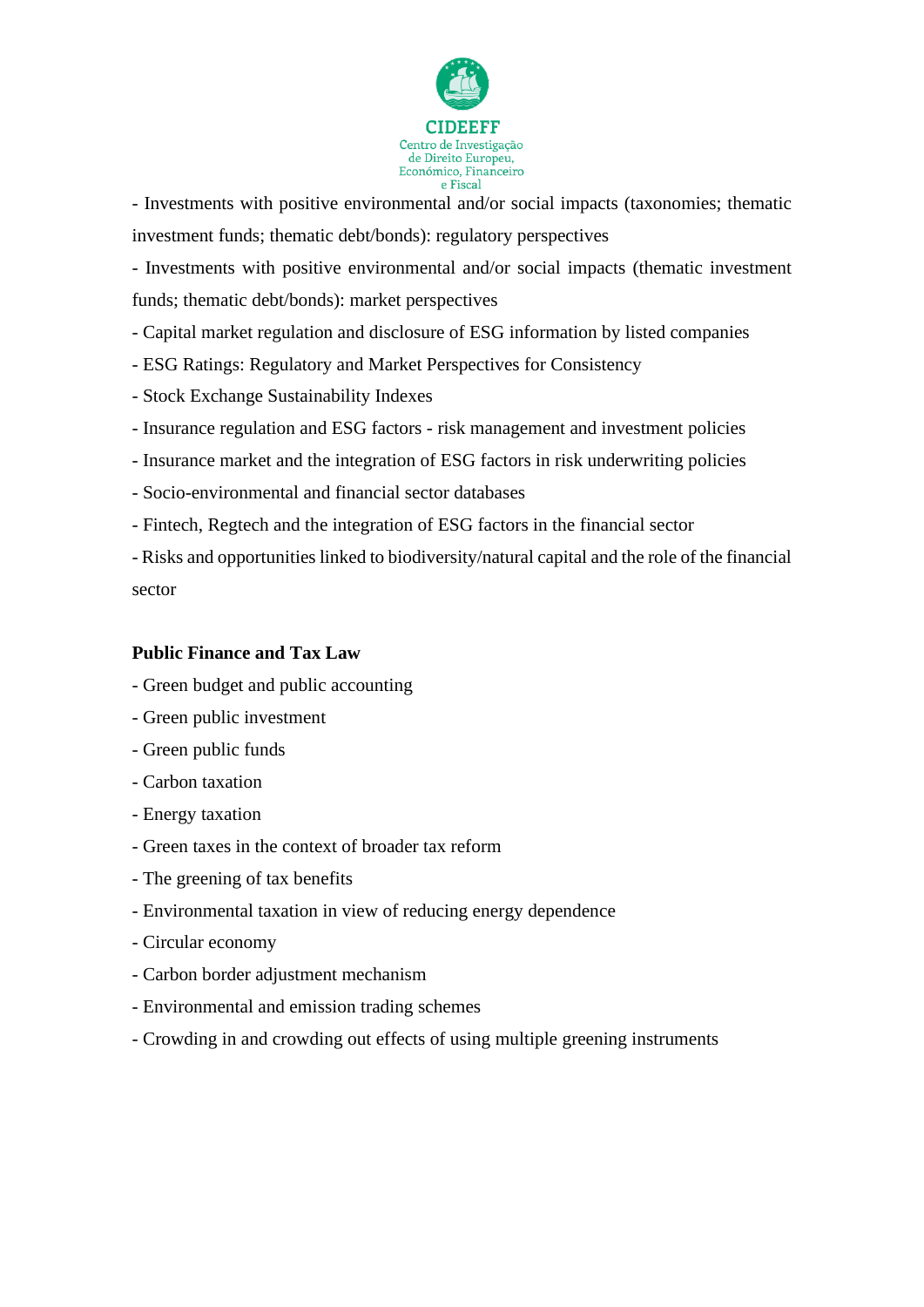

**They will be submitted to a blind peer-review and, if accepted, presented at our Conference and published as part of our WP series or included in a thematic publication. In any case, publication will be openly accessible on our website.**

## **How and when to submit:**

- Please submit your (draft) working paper, preferably in English, including a short bio (no more of 300 words) by **11:59 pm GMT on 12th June 2022**, at [cideeff@fd.ulisboa.pt.](mailto:cideeff@fd.ulisboa.pt)
- Decisions about selected working papers will be revealed on **17th June 2022**.
- Conference (hybrid or only virtually, depending on organizational conditions) on **4 th July 2022**.
- Final version of the paper to be submitted on **31 st July 2022**.

## **HOUSE STYLE**

**Letter font**: Times New Toman, 12

**Paragraph**: 1,5 between lines.

**Dates**: for dates use European Style

**Numbers:** Use numerals for: units of time (or any other measure) in non-technical text, numbers greater than ninety-nine, dates and times, statistics (including decimals, percentages (15%), ratios, ages of people, monetary figures), numbers in a series (5, 10, and 250 years), number spans (2-4; 204-209).

**Abbreviations**: To introduce a short reference, use the entire name followed by the abbreviation in parentheses the first time the name is used.

#### **Citation Style:**

• The full citation to a treatise, book or other nonperiodic work: Author, Title, Editor [if any], Translator [if any], Edition [if any], Publisher, Date, Pinpoint page.